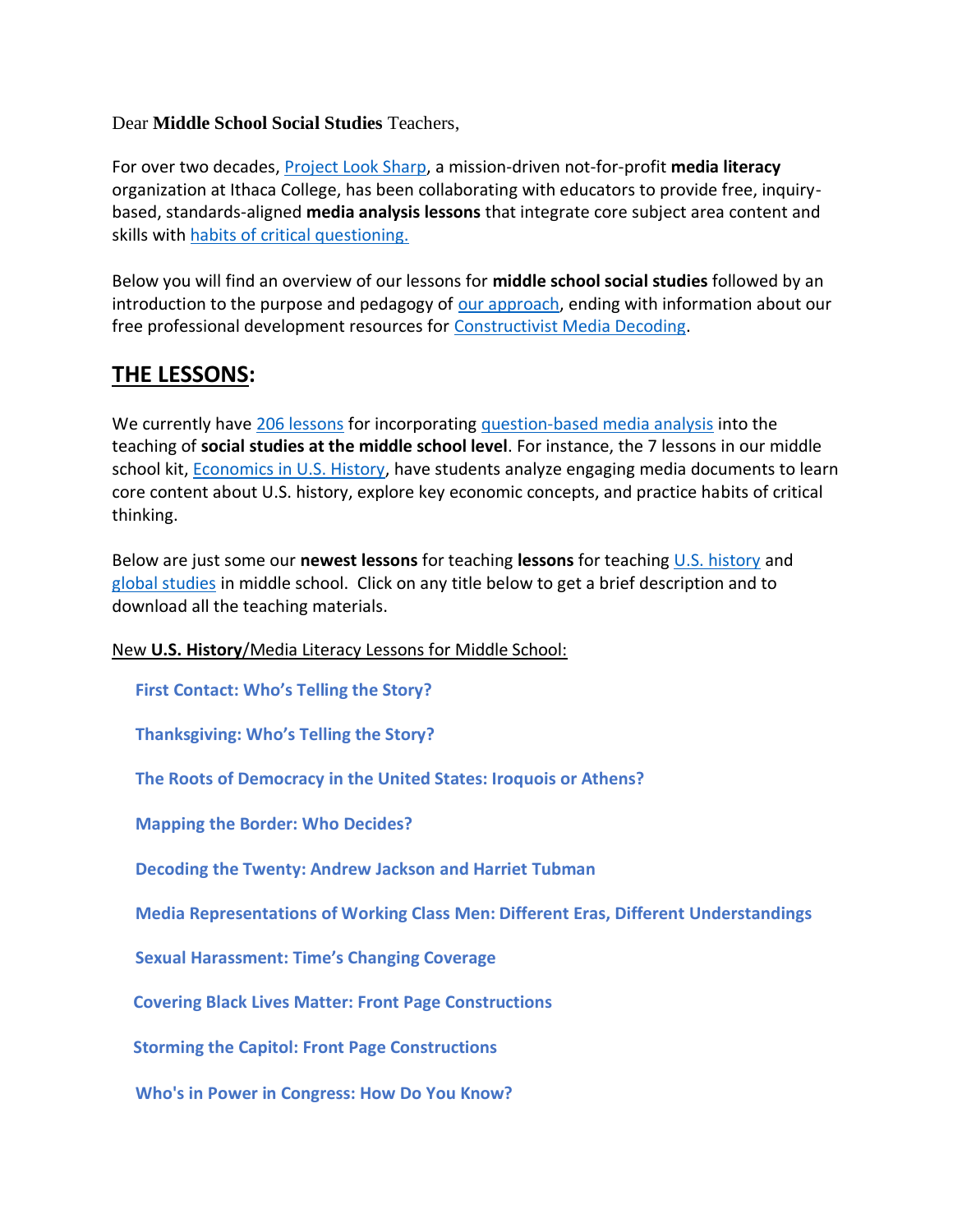### New **Global Studies/**Media Literacy Lessons for Middle School:

 **Vaccine [Nationalism](https://www.projectlooksharp.org/front_end_resource.php?resource_id=557) and Global Equity: Who Gets the Shots When?**

 **[Representations](https://www.projectlooksharp.org/front_end_resource.php?resource_id=560) of Asian People in the Media**

 **Mapping Ancient [Civilizations:](https://www.projectlooksharp.org/front_end_resource.php?resource_id=562) Who's Included and Who's Not?**

 **National [Geographic's](https://www.projectlooksharp.org/front_end_resource.php?resource_id=443) Africa**

 **Incan [Religion](https://www.projectlooksharp.org/front_end_resource.php?resource_id=558) – What Sources Should I Use?**

 **[Ancient](https://www.projectlooksharp.org/front_end_resource.php?resource_id=564) Nubia & Ancient Egypt: What's the Story?**

 **Fighting Back Against Religious [Intolerance](https://www.projectlooksharp.org/front_end_resource.php?resource_id=524)**

 **Slavery in the 21st [Century:](https://www.projectlooksharp.org/front_end_resource.php?resource_id=499) What Can We Do?**

 **Climate [Disaster:](https://www.projectlooksharp.org/front_end_resource.php?resource_id=471) Young People Act**

 **[Educating](https://www.projectlooksharp.org/front_end_resource.php?resource_id=441) Girls**

 **Greta Meets Malala: How [Different](https://www.projectlooksharp.org/front_end_resource.php?resource_id=531) Media Forms Present the News**

### **CONSTRUCTIVIST MEDIA DECODING:**

Our [constructivist approach](https://projectlooksharp.org/our-approach.php) is particularly effective for leading civil and reflective documentbased analysis about **potentially polarizing issues**. Our lessons and methodology help students learn to habitually ask key questions; assess truth, credibility, and accuracy in media messages; and become **metacognitive** about their own thinking.

We believe that the critical analysis of all media messages - from books to blogs, paintings to *Pinterest* - must become habitual for all our students. Students need **continual practice** in asking [critical thinking questions](https://projectlooksharp.org/Resources%202/Project%20Look%20Sharp%20Key%20Questions%20Both.pdf) such as:

- *Who produced this and for what purpose?*
- *Is the source and information credible?*
- *What are the biases in this message?*
- *How does my own identity influence how I see this?*

For this kind of self-reflective critical analysis to become ingrained, we need to have students practice this questioning, in age-appropriate ways, from kindergarten through  $12<sup>th</sup>$  grade, and in diverse subject areas. And we need effective and **efficient methodologies and free materials**